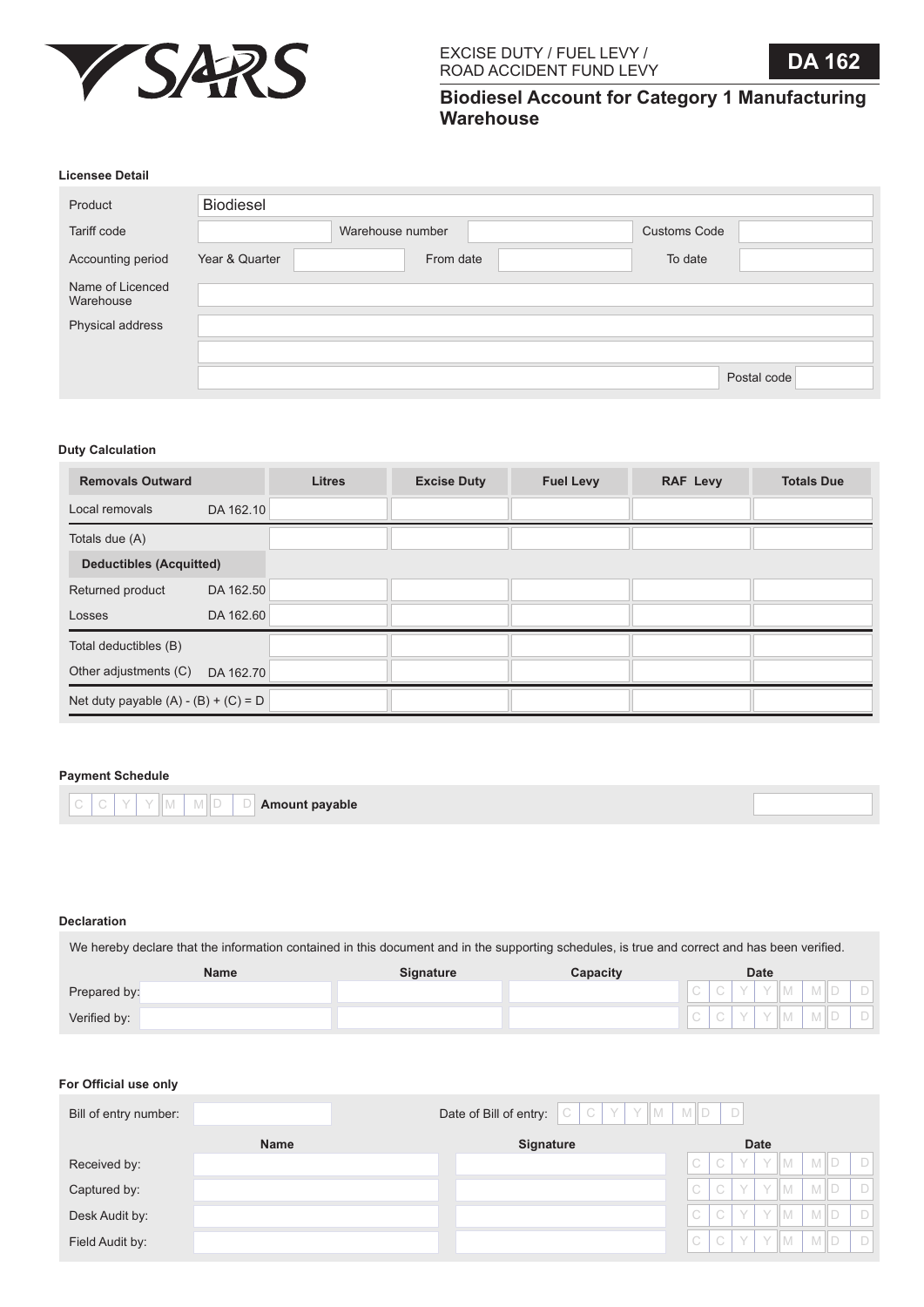



**Biodiesel Account: Table of Rates of Duty and Levies**

# **Licensee Detail**

| <b>Biodiesel</b> |                  |                     |             |
|------------------|------------------|---------------------|-------------|
|                  | Warehouse number | <b>Customs Code</b> |             |
| Year & Quarter   |                  | To date             |             |
|                  |                  |                     |             |
|                  |                  |                     |             |
|                  |                  |                     |             |
|                  |                  |                     | Postal code |
|                  |                  | From date           |             |

## **Rates of Duty and Levies Table**

| <b>Current</b>          |       |  |
|-------------------------|-------|--|
| <b>Excise Duty</b>      | Rate: |  |
| Fuel Levy               | Rate: |  |
| Road Accident Fund Levy | Rate: |  |
| Current - 1             |       |  |
| <b>Excise Duty</b>      | Rate: |  |
| Fuel Levy               | Rate: |  |
| Road Accident Fund Levy | Rate: |  |
| Current - 2             |       |  |
| <b>Excise Duty</b>      | Rate: |  |
| Fuel Levy               | Rate: |  |
| Road Accident Fund Levy | Rate: |  |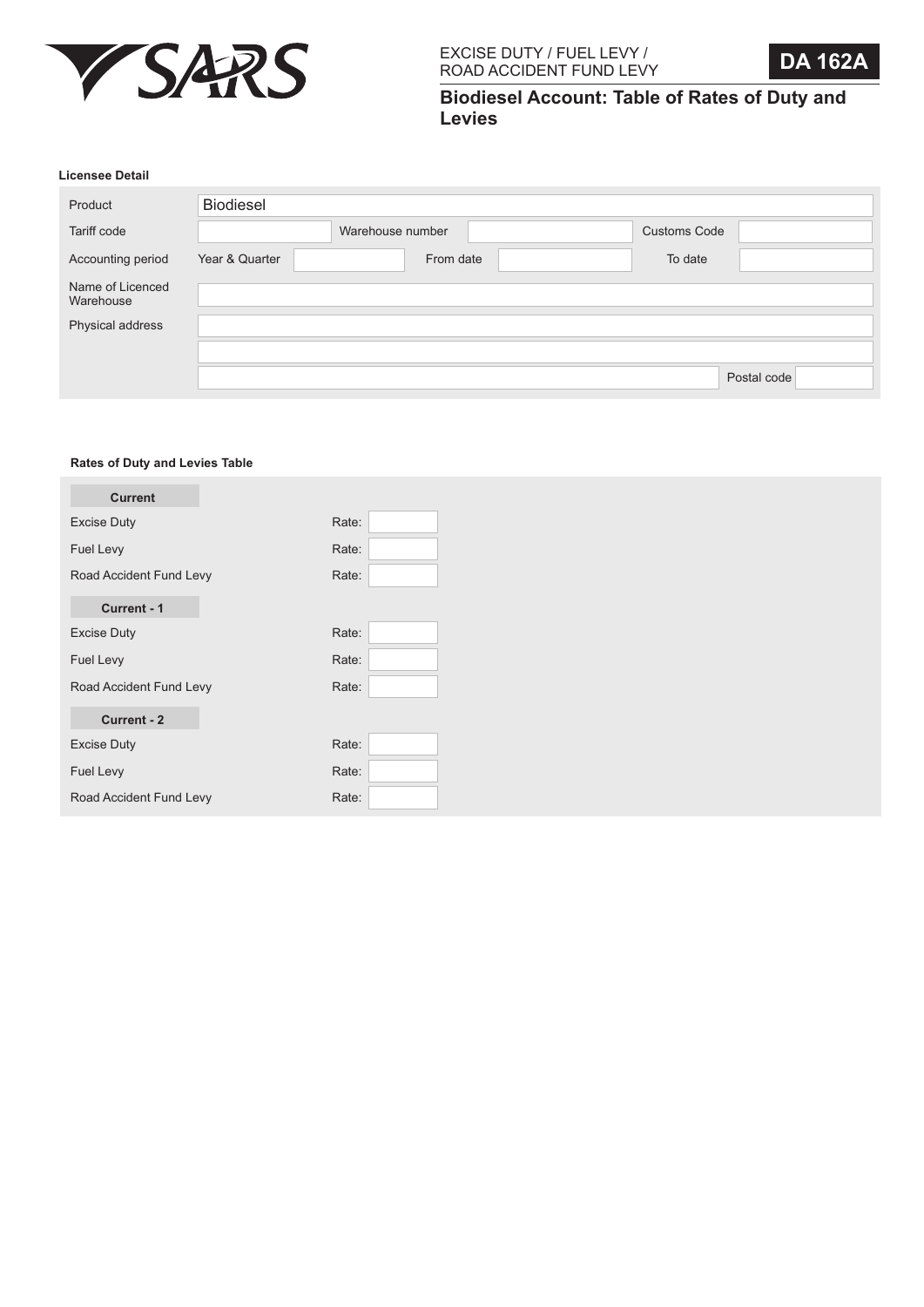

**Biodiesel Account: Local Removals**

### **Licensee Detail**

| Product                       | Biodiesel      |                  |                     |             |
|-------------------------------|----------------|------------------|---------------------|-------------|
| Tariff code                   |                | Warehouse number | <b>Customs Code</b> |             |
| Accounting period             | Year & Quarter | From date        | To date             |             |
| Name of Licenced<br>Warehouse |                |                  |                     |             |
| Physical address              |                |                  |                     |             |
|                               |                |                  |                     |             |
|                               |                |                  |                     | Postal code |

## **Local Removals**

| <b>Local Removals</b>          |            | <b>Litres</b> |
|--------------------------------|------------|---------------|
| Current rates                  | DA162.10A1 |               |
| Current rates - 1 (April only) | DA162.10A2 |               |
| <b>Total Local Removals</b>    | (To DA162) |               |

# **Excise Duty, Fuel Levy and Road Accident Fund Levy**

| <b>Excise Duty</b>             |            | <b>Rands</b> |
|--------------------------------|------------|--------------|
| <b>Current rates</b>           | DA162.10A1 |              |
| Current rates - 1 (April only) | DA162.10A2 |              |
|                                | (To DA162) |              |
|                                |            |              |
| <b>Fuel Levy</b>               |            | <b>Rands</b> |
| <b>Current rates</b>           | DA162.10A1 |              |
| Current rates - 1 (April only) | DA162.10A2 |              |
|                                | (To DA162) |              |
|                                |            |              |
| <b>Road Accident Fund Levy</b> |            | <b>Rands</b> |
| <b>Current rates</b>           | DA162.10A1 |              |
| Current rates - 1 (April only) | DA162.10A2 |              |
|                                | (To DA162) |              |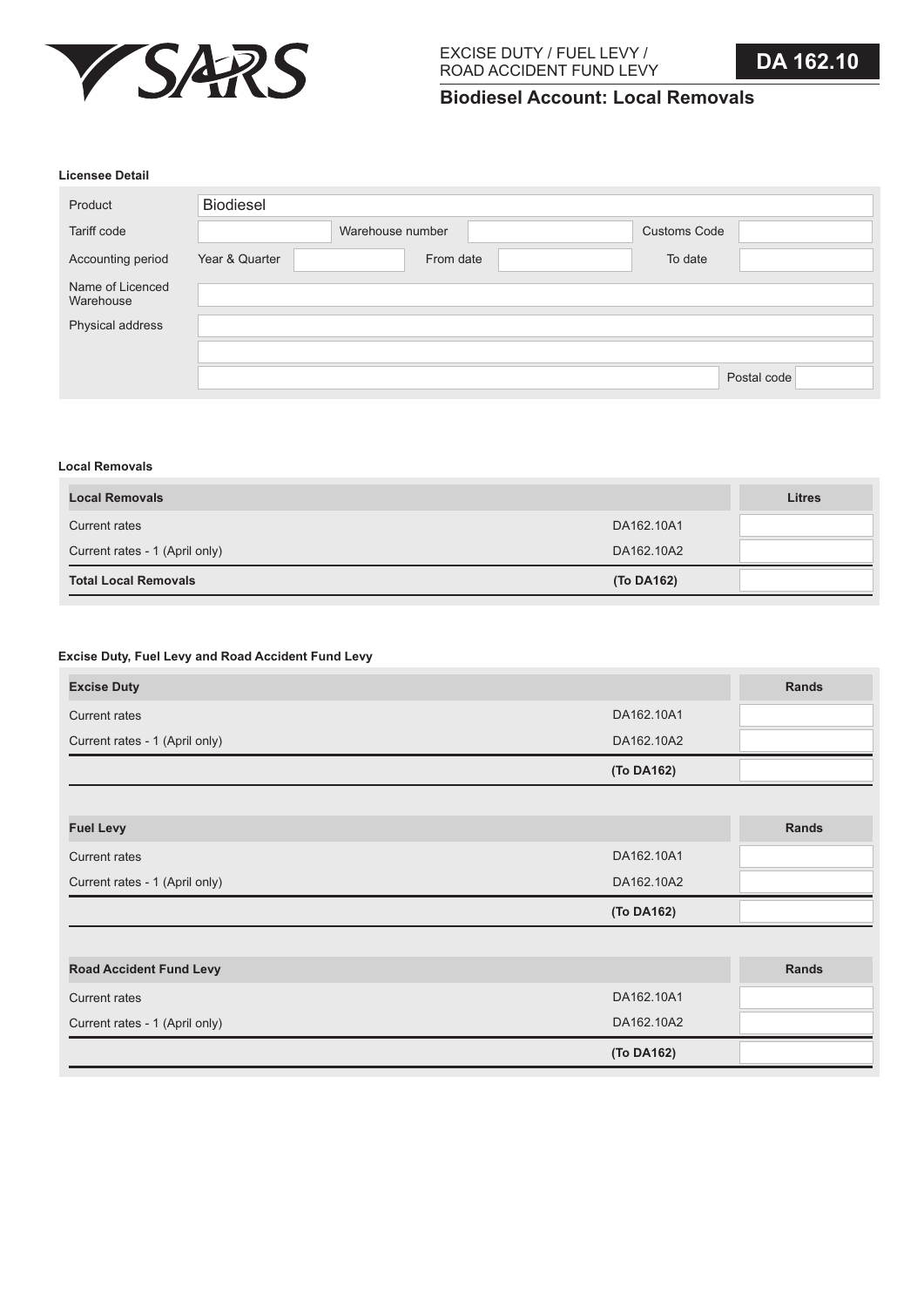



**Biodiesel Account: Local Removals - Current Rates**

#### **Licensee Detail**

| Product                       | <b>Biodiesel</b> |                  |                     |             |
|-------------------------------|------------------|------------------|---------------------|-------------|
| Tariff code                   |                  | Warehouse number | <b>Customs Code</b> |             |
| Accounting period             | Year & Quarter   | From date        | To date             |             |
| Name of Licenced<br>Warehouse |                  |                  |                     |             |
| Physical address              |                  |                  |                     |             |
|                               |                  |                  |                     |             |
|                               |                  |                  |                     | Postal code |

### **Local Removals**

| <b>Local Removals - Current Rates</b> |                      | <b>Litres</b> |
|---------------------------------------|----------------------|---------------|
| Road                                  |                      |               |
| Rail                                  |                      |               |
| Sea                                   |                      |               |
| Air                                   |                      |               |
| Petronet pipeline                     |                      |               |
| Pipeline direct to duty paid storage  |                      |               |
| Other (Detail)                        |                      |               |
| <b>Total Local Removals</b>           | (To DA162.10)<br>(A) |               |

#### **Calculation of Duty and Levies**

| <b>Calculation of Excise Duty, Fuel Levy and Road Accident Fund Levy</b> | <b>Rands</b> |     |                    |   |
|--------------------------------------------------------------------------|--------------|-----|--------------------|---|
| Excise Duty                                                              | Rate:        | (B) | $(A) \times (B) =$ | R |
| Fuel Levy                                                                | Rate:        | (C) | $(A) \times (C) =$ | R |
| Road Accident Fund Levy                                                  | Rate:        | (D) | $(A) \times (D) =$ | R |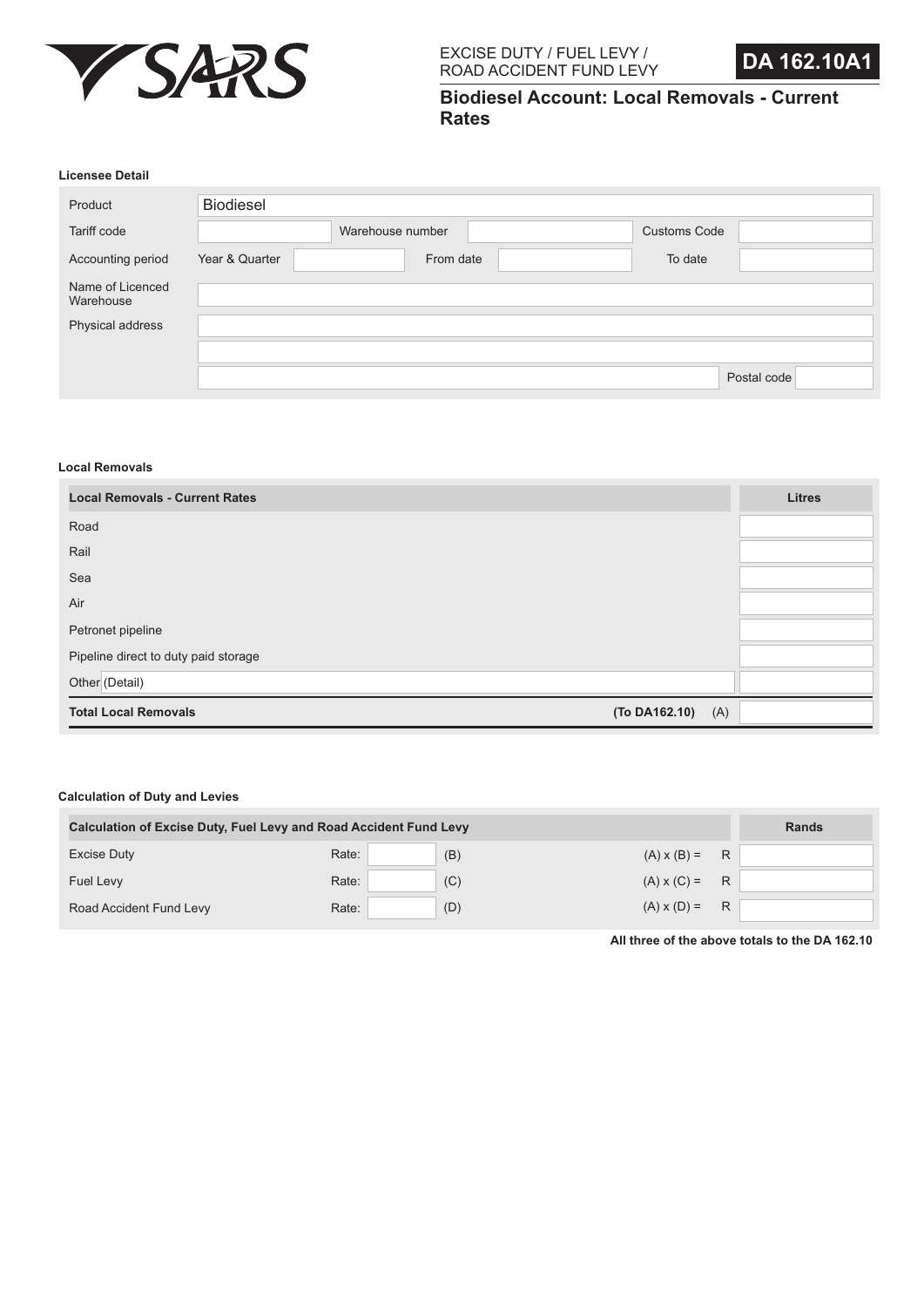



**Biodiesel Account: Local Removals - Current Rates - 1 (April only)**

#### **Licensee Detail**

| Product                       | <b>Biodiesel</b> |                  |                     |             |
|-------------------------------|------------------|------------------|---------------------|-------------|
| Tariff code                   |                  | Warehouse number | <b>Customs Code</b> |             |
| Accounting period             | Year & Quarter   | From date        | To date             |             |
| Name of Licenced<br>Warehouse |                  |                  |                     |             |
| Physical address              |                  |                  |                     |             |
|                               |                  |                  |                     |             |
|                               |                  |                  |                     | Postal code |

### **Local Removals**

| Local Removals - Current Rates - 1 (April only) | <b>Litres</b> |
|-------------------------------------------------|---------------|
| Road                                            |               |
| Rail                                            |               |
| Sea                                             |               |
| Air                                             |               |
| Petronet pipeline                               |               |
| Pipeline direct to duty paid storage            |               |
| Other (Detail)                                  |               |
| <b>Total Local Removals</b><br>(To DA162.10)    | (A)           |

#### **Calculation of Duty and Levies**

| <b>Calculation of Excise Duty, Fuel Levy and Road Accident Fund Levy</b> | <b>Rands</b> |     |                      |   |  |
|--------------------------------------------------------------------------|--------------|-----|----------------------|---|--|
| Excise Duty                                                              | Rate:        | (B) | $(A) \times (B) =$   | R |  |
| Fuel Levy                                                                | Rate:        | (C) | $(A) \times (C) = R$ |   |  |
| Road Accident Fund Levy                                                  | Rate:        | (D) | $(A) \times (D) =$   | R |  |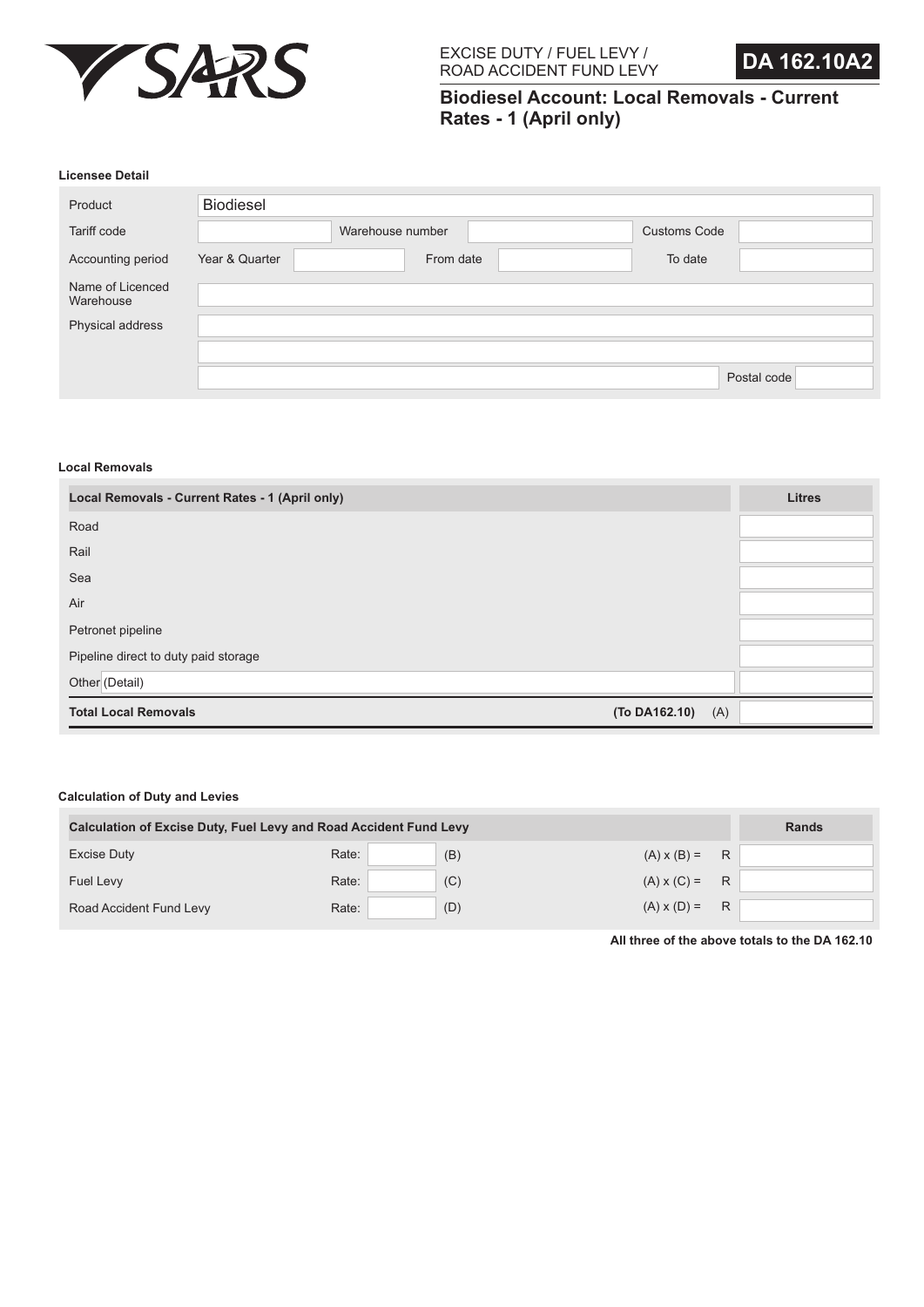

# **Biodiesel Account: Returned Product: Sub-Standard or Contaminated**

#### **Licensee Detail**

| Product                       | <b>Biodiesel</b> |                  |                     |             |
|-------------------------------|------------------|------------------|---------------------|-------------|
| Tariff code                   |                  | Warehouse number | <b>Customs Code</b> |             |
| Accounting period             | Year & Quarter   | From date        | To date             |             |
| Name of Licenced<br>Warehouse |                  |                  |                     |             |
| Physical address              |                  |                  |                     |             |
|                               |                  |                  |                     |             |
|                               |                  |                  |                     | Postal code |

## **Returned Product**

| <b>Returned Product: Sub-Standard or Contaminated</b> |            | <b>Litres</b> |
|-------------------------------------------------------|------------|---------------|
| Current rates                                         | DA162.50A1 |               |
| Current rates - 1                                     | DA162,50A2 |               |
| Current rates - 2                                     | DA162.50A3 |               |
| <b>Total Litres</b>                                   | (To DA162) |               |

## **Duty and Levies Relief**

| <b>Excise Duty</b>             |            | Rands |
|--------------------------------|------------|-------|
| <b>Current rates</b>           | DA162.50A1 |       |
| Current rates - 1              | DA162.50A2 |       |
| Current rates - 2              | DA162.50A3 |       |
| <b>Total</b>                   | (To DA162) |       |
|                                |            |       |
| <b>Fuel Levy</b>               |            | Rands |
| <b>Current rates</b>           | DA162.50A1 |       |
| Current rates - 1              | DA162.50A2 |       |
| Current rates - 2              | DA162,50A3 |       |
| <b>Total</b>                   | (To DA162) |       |
|                                |            |       |
| <b>Road Accident Fund Levy</b> |            | Rands |
| <b>Current rates</b>           | DA162.50A1 |       |
| Current rates - 1              | DA162.50A2 |       |
| Current rates - 2              | DA162.50A3 |       |
| <b>Total</b>                   | (To DA162) |       |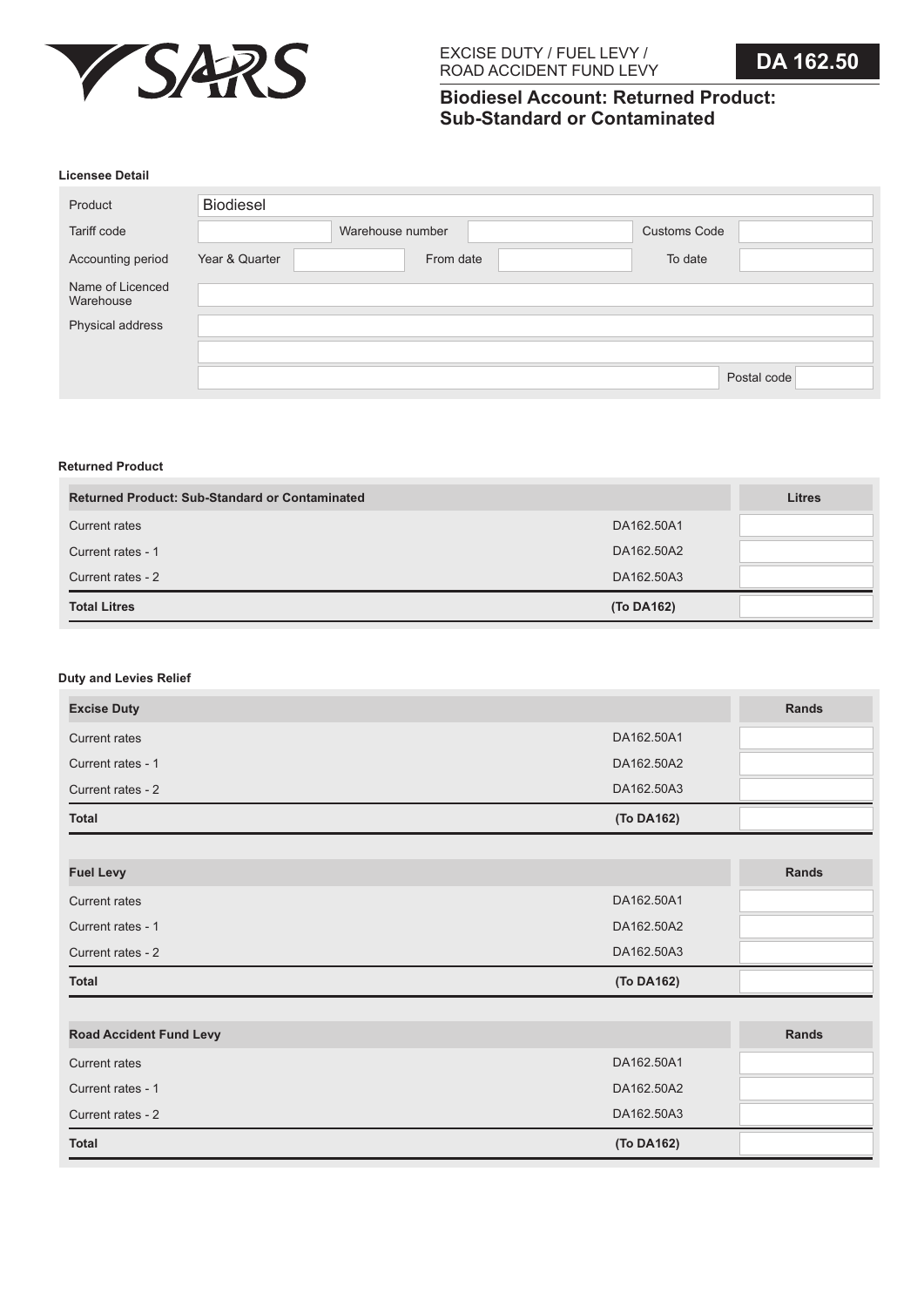



# **Biodiesel Account: Returned Product: Sub-Standard or Contaminated - Current Rates**

#### **Licensee Detail**

| <b>Biodiesel</b> |                  |                     |             |
|------------------|------------------|---------------------|-------------|
|                  | Warehouse number | <b>Customs Code</b> |             |
| Year & Quarter   |                  | To date             |             |
|                  |                  |                     |             |
|                  |                  |                     |             |
|                  |                  |                     |             |
|                  |                  |                     | Postal code |
|                  |                  | From date           |             |

### **Returned Product: Sub-Standard or Contaminated - Current Rates**

| <b>Details</b>                                           | <b>Document No.</b> | <b>Date</b> | <b>Litres</b> |
|----------------------------------------------------------|---------------------|-------------|---------------|
|                                                          |                     | CCYY-MM-DD  |               |
|                                                          |                     | CCYY-MM-DD  |               |
|                                                          |                     | CCYY-MM-DD  |               |
|                                                          |                     | CCYY-MM-DD  |               |
|                                                          |                     | CCYY-MM-DD  |               |
|                                                          |                     | CCYY-MM-DD  |               |
|                                                          |                     | CCYY-MM-DD  |               |
|                                                          |                     | CCYY-MM-DD  |               |
|                                                          |                     | CCYY-MM-DD  |               |
|                                                          |                     | CCYY-MM-DD  |               |
|                                                          |                     | CCYY-MM-DD  |               |
|                                                          |                     | CCYY-MM-DD  |               |
|                                                          |                     | CCYY-MM-DD  |               |
|                                                          |                     | CCYY-MM-DD  |               |
|                                                          |                     | CCYY-MM-DD  |               |
|                                                          |                     | CCYY-MM-DD  |               |
|                                                          |                     | CCYY-MM-DD  |               |
|                                                          |                     | CCYY-MM-DD  |               |
| Total removals received into the Manufacturing Warehouse |                     |             | (A)           |
| <b>Bio Diesel</b>                                        |                     | 0,15%       | (B)           |
| <b>Total</b>                                             |                     | To DA162.50 | (C)           |

| <b>Calculation of Excise Duty, Fuel Levy and Road Accident Fund Levy Relief</b> |       |     |                    |   | <b>Rands</b> |
|---------------------------------------------------------------------------------|-------|-----|--------------------|---|--------------|
| <b>Excise Duty</b>                                                              | Rate: | (D) | $(C)$ x $(D)$ =    | R |              |
| Fuel Levy                                                                       | Rate: | (E) | $(C) \times (E) =$ | R |              |
| Road Accident Fund Levy                                                         | Rate: | (F) | $(C) \times (F) =$ | R |              |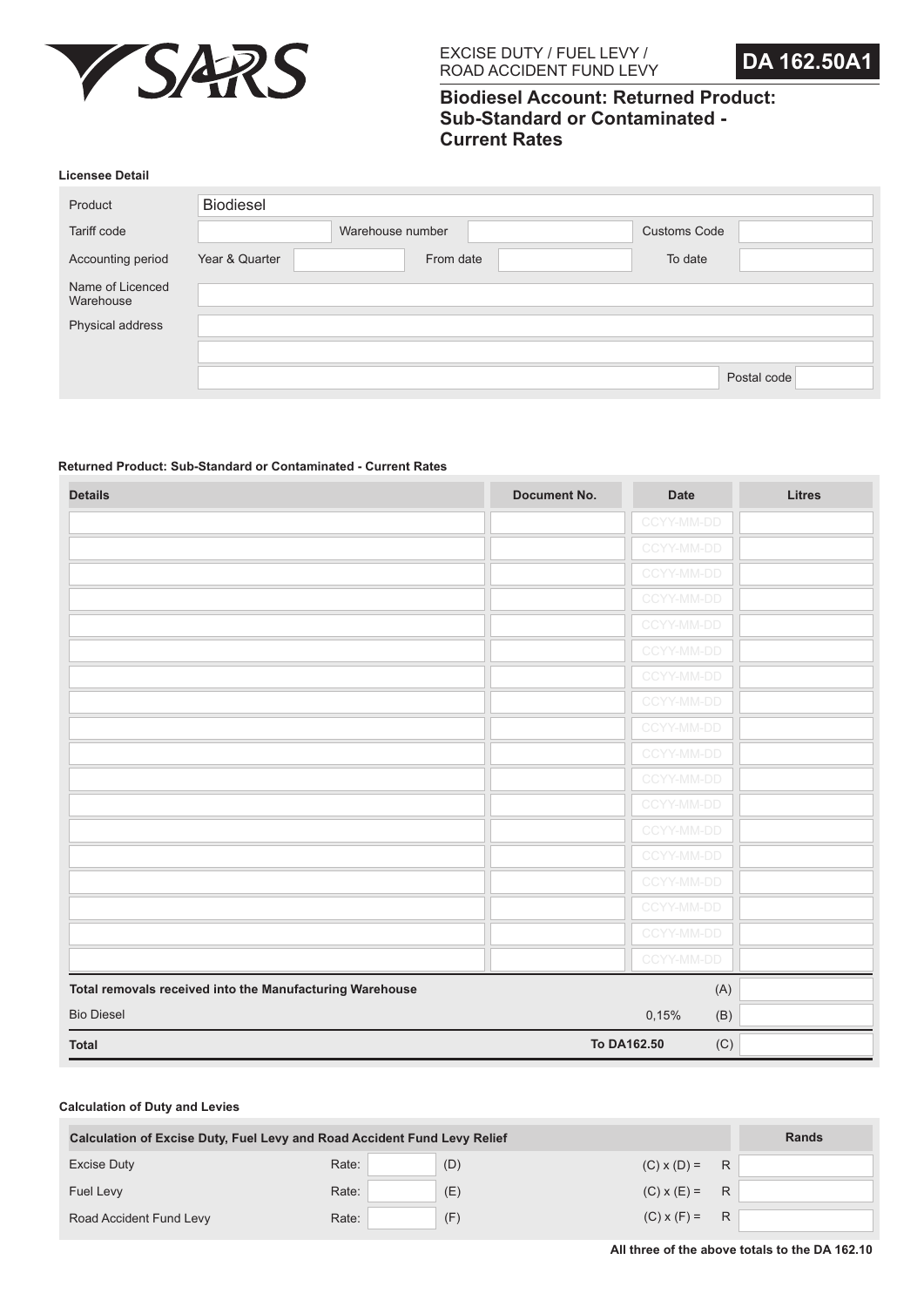



# **Biodiesel Account: Returned Product: Sub-Standard or Contaminated - Current Rates - 1**

#### **Licensee Detail**

| <b>Biodiesel</b> |                  |                     |             |
|------------------|------------------|---------------------|-------------|
|                  | Warehouse number | <b>Customs Code</b> |             |
| Year & Quarter   |                  | To date             |             |
|                  |                  |                     |             |
|                  |                  |                     |             |
|                  |                  |                     |             |
|                  |                  |                     | Postal code |
|                  |                  | From date           |             |

## **Returned Product: Sub-Standard or Contaminated - Current Rates - 1**

| <b>Details</b>                                           | <b>Document No.</b> | <b>Date</b>        | <b>Litres</b> |
|----------------------------------------------------------|---------------------|--------------------|---------------|
|                                                          |                     | CCYY-MM-DD         |               |
|                                                          |                     | CCYY-MM-DD         |               |
|                                                          |                     | CCYY-MM-DD         |               |
|                                                          |                     | CCYY-MM-DD         |               |
|                                                          |                     | CCYY-MM-DD         |               |
|                                                          |                     | CCYY-MM-DD         |               |
|                                                          |                     | CCYY-MM-DD         |               |
|                                                          |                     | CCYY-MM-DD         |               |
|                                                          |                     | CCYY-MM-DD         |               |
|                                                          |                     | CCYY-MM-DD         |               |
|                                                          |                     | CCYY-MM-DD         |               |
|                                                          |                     | CCYY-MM-DD         |               |
|                                                          |                     | CCYY-MM-DD         |               |
|                                                          |                     | CCYY-MM-DD         |               |
|                                                          |                     | CCYY-MM-DD         |               |
|                                                          |                     | CCYY-MM-DD         |               |
|                                                          |                     | CCYY-MM-DD         |               |
|                                                          |                     | CCYY-MM-DD         |               |
| Total removals received into the Manufacturing Warehouse |                     | (A)                |               |
| <b>Bio Diesel</b>                                        |                     | 0,15%<br>(B)       |               |
| <b>Total</b>                                             |                     | To DA162.50<br>(C) |               |

| <b>Calculation of Excise Duty, Fuel Levy and Road Accident Fund Levy Relief</b> | <b>Rands</b> |     |                      |   |  |
|---------------------------------------------------------------------------------|--------------|-----|----------------------|---|--|
| <b>Excise Duty</b>                                                              | Rate:        | (D) | $(C)$ x $(D)$ =      | R |  |
| Fuel Levy                                                                       | Rate:        | (E) | $(C) \times (E) = R$ |   |  |
| Road Accident Fund Levy                                                         | Rate:        | (F) | $(C)$ x $(F)$ =      | R |  |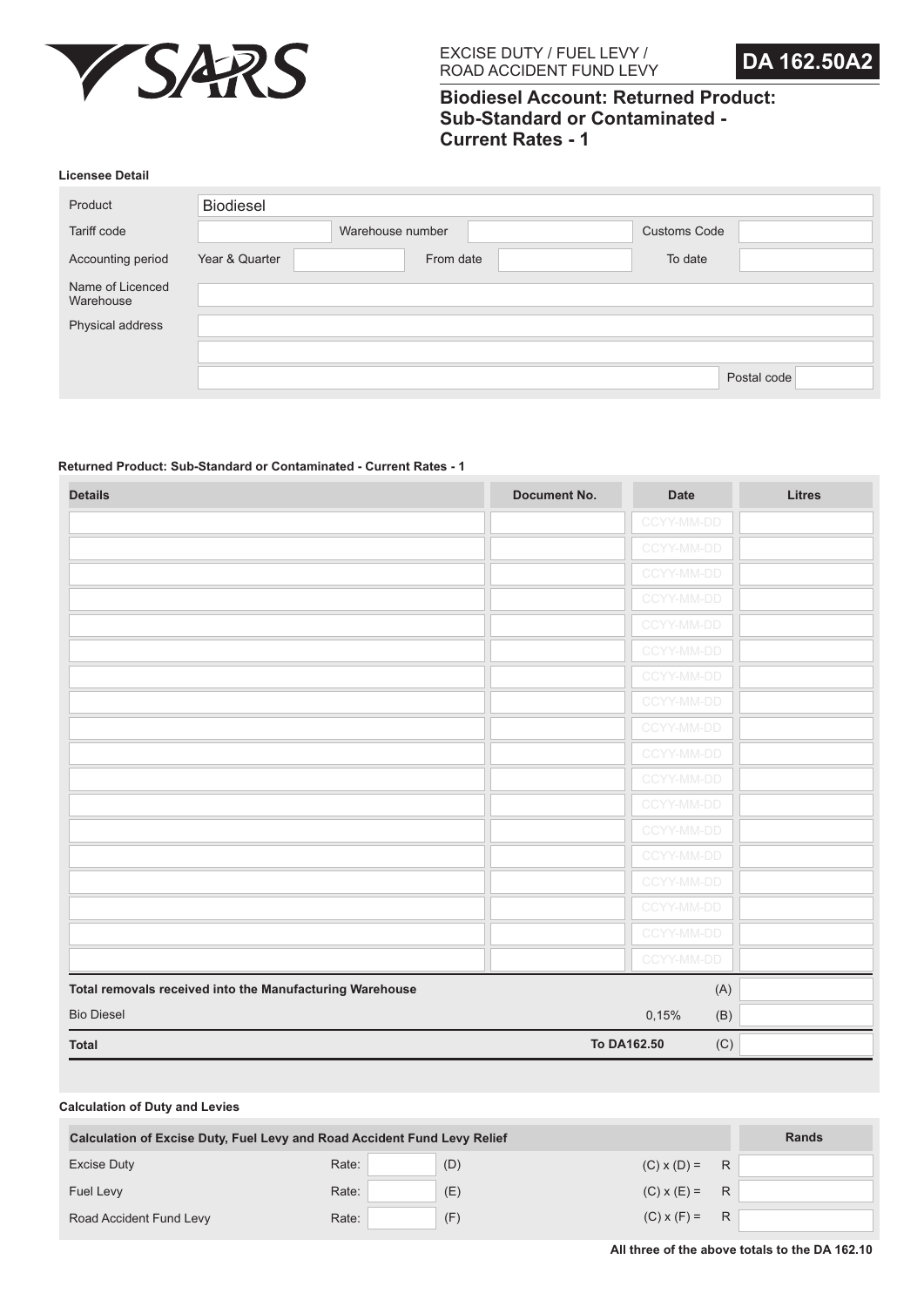



# **Biodiesel Account: Returned Product: Sub-Standard or Contaminated - Current Rates - 2**

#### **Licensee Detail**

| <b>Biodiesel</b> |                  |                     |             |
|------------------|------------------|---------------------|-------------|
|                  | Warehouse number | <b>Customs Code</b> |             |
| Year & Quarter   |                  | To date             |             |
|                  |                  |                     |             |
|                  |                  |                     |             |
|                  |                  |                     |             |
|                  |                  |                     | Postal code |
|                  |                  | From date           |             |

## **Returned Product: Sub-Standard or Contaminated - Current Rates - 2**

| <b>Details</b>                                           | <b>Document No.</b> | <b>Date</b> | <b>Litres</b> |
|----------------------------------------------------------|---------------------|-------------|---------------|
|                                                          |                     | CCYY-MM-DD  |               |
|                                                          |                     | CCYY-MM-DD  |               |
|                                                          |                     | CCYY-MM-DD  |               |
|                                                          |                     | CCYY-MM-DD  |               |
|                                                          |                     | CCYY-MM-DD  |               |
|                                                          |                     | CCYY-MM-DD  |               |
|                                                          |                     | CCYY-MM-DD  |               |
|                                                          |                     | CCYY-MM-DD  |               |
|                                                          |                     | CCYY-MM-DD  |               |
|                                                          |                     | CCYY-MM-DD  |               |
|                                                          |                     | CCYY-MM-DD  |               |
|                                                          |                     | CCYY-MM-DD  |               |
|                                                          |                     | CCYY-MM-DD  |               |
|                                                          |                     | CCYY-MM-DD  |               |
|                                                          |                     | CCYY-MM-DD  |               |
|                                                          |                     | CCYY-MM-DD  |               |
|                                                          |                     | CCYY-MM-DD  |               |
|                                                          |                     | CCYY-MM-DD  |               |
| Total removals received into the Manufacturing Warehouse |                     |             | (A)           |
| <b>Bio Diesel</b>                                        |                     | 0,15%       | (B)           |
| <b>Total</b>                                             |                     | To DA162.50 | (C)           |

| <b>Calculation of Excise Duty, Fuel Levy and Road Accident Fund Levy Relief</b> |       | <b>Rands</b> |                 |   |  |
|---------------------------------------------------------------------------------|-------|--------------|-----------------|---|--|
| Excise Duty                                                                     | Rate: | (D)          | $(C)$ x $(D)$ = | R |  |
| <b>Fuel Levy</b>                                                                | Rate: | (E)          | $(C)$ x $(E)$ = | R |  |
| Road Accident Fund Levy                                                         | Rate: | (F)          | $(C)$ x $(F)$ = | R |  |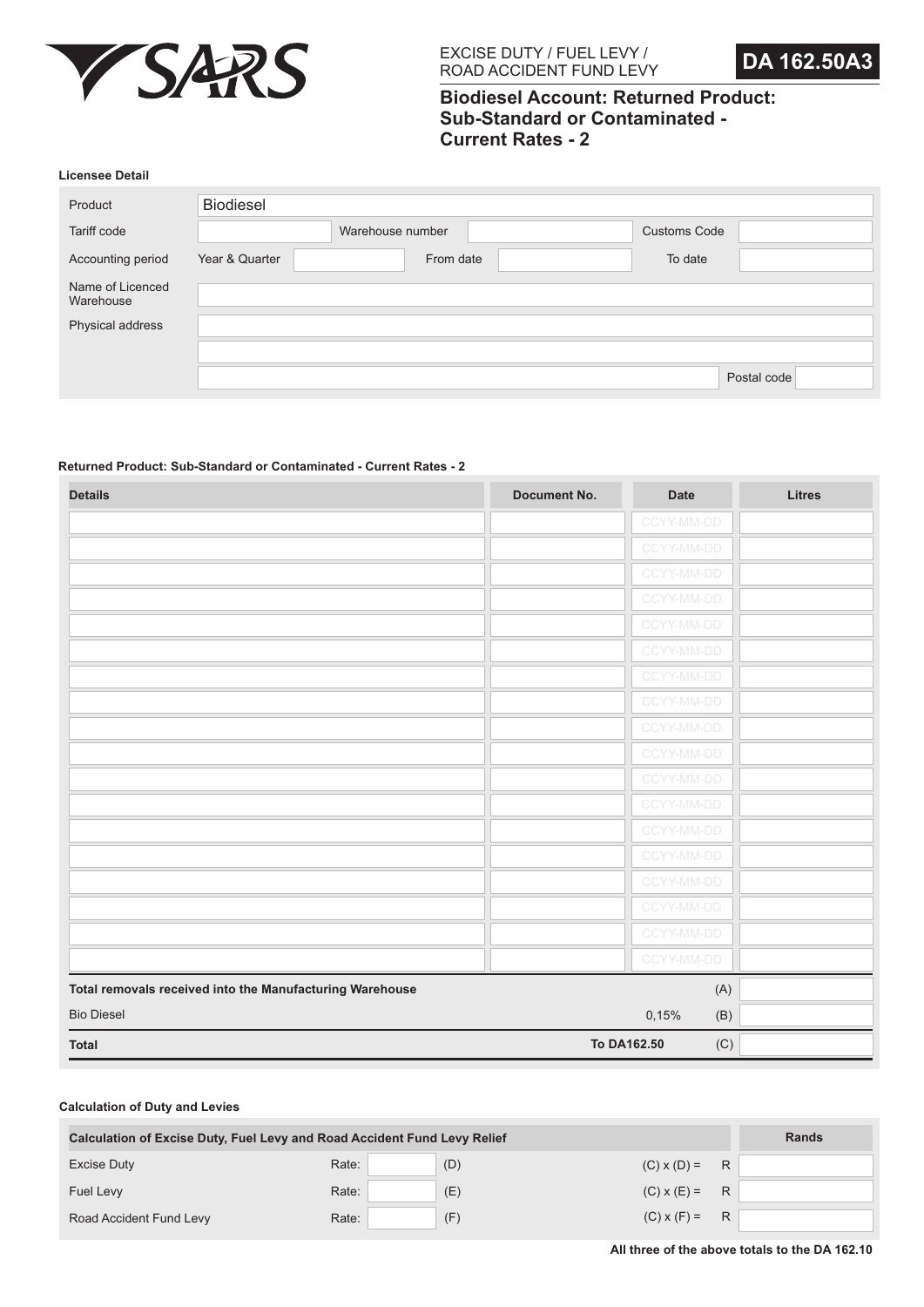

# **Biodiesel Account: Losses**

# **Licensee Detail**

| Product                       | Biodiesel      |                  |                     |  |
|-------------------------------|----------------|------------------|---------------------|--|
| Tariff code                   |                | Warehouse number | <b>Customs Code</b> |  |
| Accounting period             | Year & Quarter | From date        | To date             |  |
| Name of Licenced<br>Warehouse |                |                  |                     |  |
| Physical address              |                |                  |                     |  |
|                               |                |                  |                     |  |
|                               |                |                  | Postal code         |  |

## **Returned Product**

| <b>Returned Product: Losses</b>         |                   |            | <b>Litres</b> |
|-----------------------------------------|-------------------|------------|---------------|
| <b>VIS MAJOR:</b>                       | Current rates     | DA162,60A1 |               |
|                                         | Current rates - 1 | DA162,60A2 |               |
|                                         | Current rates - 2 | DA162,60A3 |               |
| Section $75(18)(d) / (e)$ Current rates |                   | DA162,60B1 |               |
|                                         | Current rates - 1 | DA162,60B2 |               |
| <b>Total Litres</b>                     |                   | (To DA162) |               |

## *VIS MAJOR*

| <b>Excise Duty</b>             |            | Rands        |
|--------------------------------|------------|--------------|
| <b>Current rates</b>           | DA162.60A1 |              |
|                                |            |              |
| Current rates - 1              | DA162.60A2 |              |
| Current rates - 2              | DA162.60A3 |              |
| <b>Total</b>                   | (A)        |              |
|                                |            |              |
| <b>Fuel Levy</b>               |            | <b>Rands</b> |
| <b>Current rates</b>           | DA162.60A1 |              |
| Current rates - 1              | DA162.60A2 |              |
| Current rates - 2              | DA162.60A3 |              |
| <b>Total</b>                   | (B)        |              |
|                                |            |              |
| <b>Road Accident Fund Levy</b> |            | Rands        |
| Current rates                  | DA162,60A1 |              |
| Current rates - 1              | DA162.60A2 |              |
| Current rates - 2              | DA162.60A3 |              |
| <b>Total</b>                   | (C)        |              |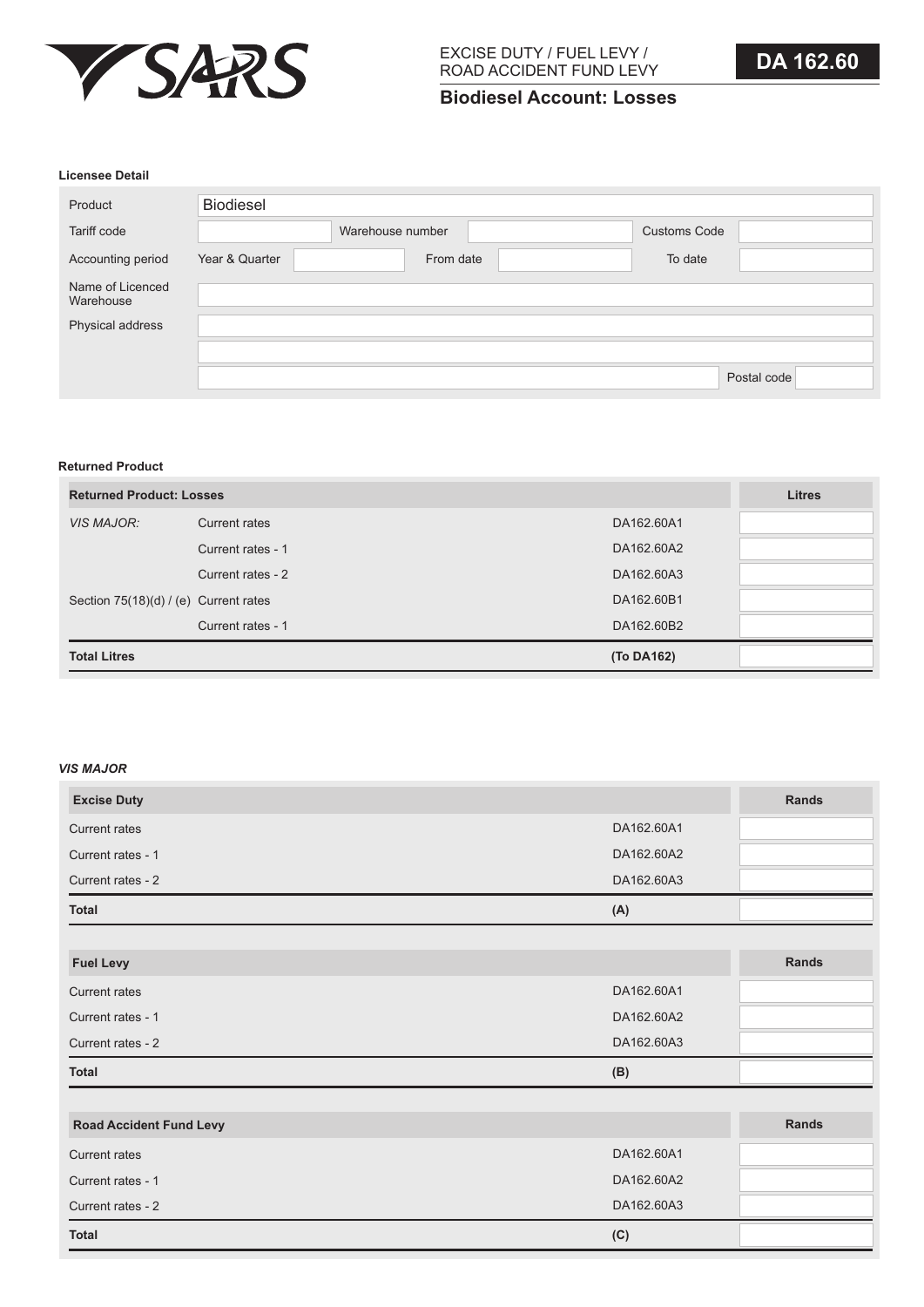

**Total of Duty and Levies Recovered on all Losses**

EXCISE DUTY / FUEL LEVY / ROAD ACCIDENT FUND LEVY

# **Biodiesel Account: Losses (Continued)**

**Section 75(18)(d) / (e)**

| <b>Excise Duty</b>             |            | Rands |
|--------------------------------|------------|-------|
| <b>Current rates</b>           | DA162.60B1 |       |
| Current rates - 1              | DA162.60B2 |       |
| <b>Total</b>                   | (D)        |       |
|                                |            |       |
| <b>Fuel Levy</b>               |            | Rands |
| <b>Current rates</b>           | DA162.60B1 |       |
| Current rates - 1              | DA162.60B2 |       |
| <b>Total</b>                   | (E)        |       |
|                                |            |       |
| <b>Road Accident Fund Levy</b> |            | Rands |
| <b>Current rates</b>           | DA162.60B1 |       |
| Current rates - 1              | DA162.60B2 |       |
| <b>Total</b>                   | (F)        |       |

| <b>Calculation of Excise Duty, Fuel Levy and Road Accident Fund Levy Relief</b> | <b>Rands</b> |  |
|---------------------------------------------------------------------------------|--------------|--|
| Excise Duty                                                                     | $(A + D)$    |  |
| Fuel Levy                                                                       | $(B + E)$    |  |
| Road Accident Fund Levy                                                         | $(C + F)$    |  |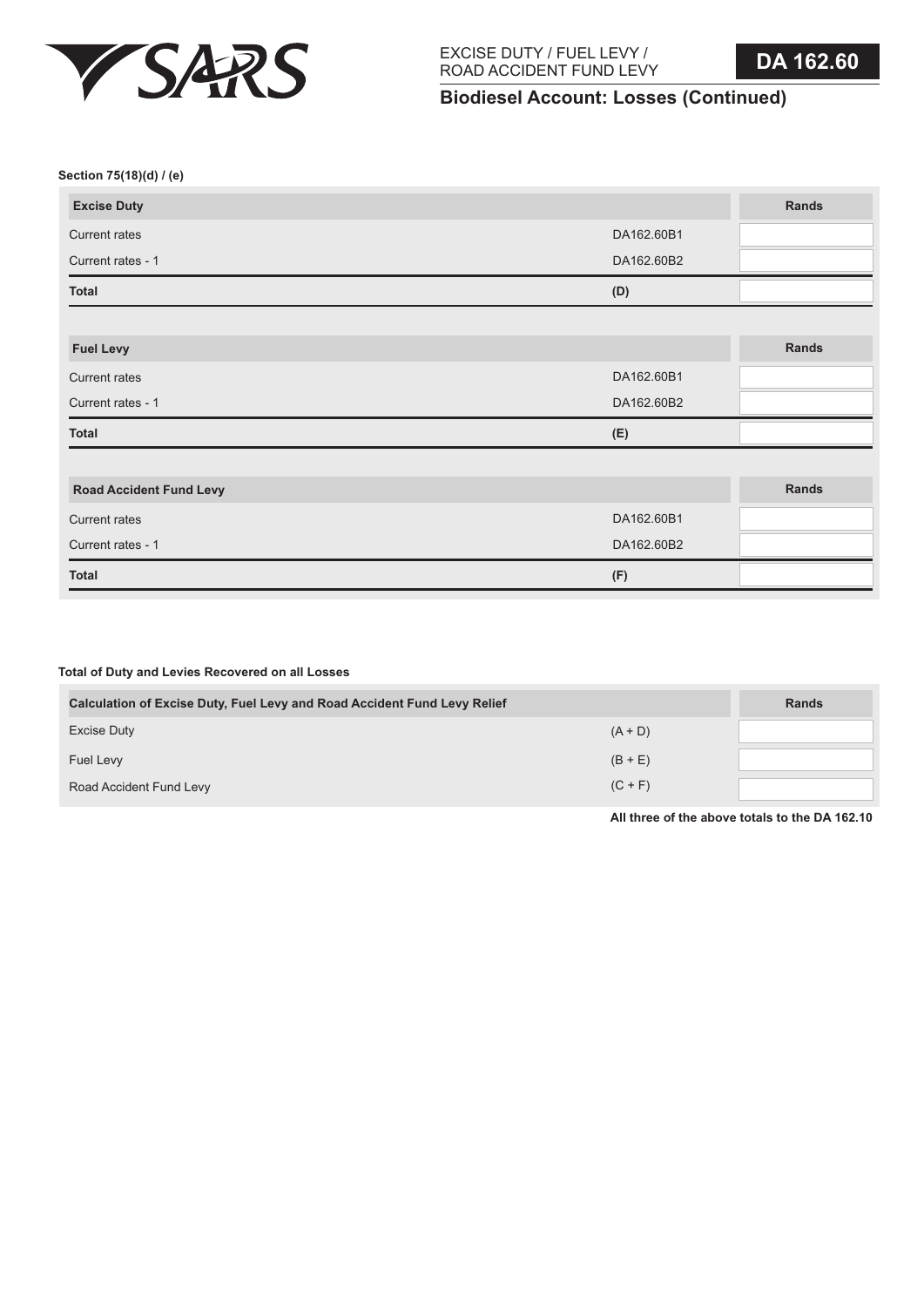



**Biodiesel Account: Losses -** *VIS MAJOR* **Current Rates**

#### **Licensee Detail**

| Product                       | Biodiesel      |                  |                     |             |
|-------------------------------|----------------|------------------|---------------------|-------------|
| Tariff code                   |                | Warehouse number | <b>Customs Code</b> |             |
| Accounting period             | Year & Quarter | From date        | To date             |             |
| Name of Licenced<br>Warehouse |                |                  |                     |             |
| Physical address              |                |                  |                     |             |
|                               |                |                  |                     |             |
|                               |                |                  |                     | Postal code |

#### **Losses -** *VIS MAJOR***: Current Rates**

| <b>Details</b>                 | Litres |
|--------------------------------|--------|
|                                |        |
|                                |        |
|                                |        |
|                                |        |
|                                |        |
|                                |        |
|                                |        |
|                                |        |
|                                |        |
|                                |        |
|                                |        |
|                                |        |
|                                |        |
|                                |        |
|                                |        |
|                                |        |
|                                |        |
|                                |        |
|                                |        |
| (To DA162.60)<br><b>Totals</b> |        |

**Notes:** 1. Narrative information supported by volume details must be provided. 2. A copy of the authority of the Commissioner granting the *VIS MAJOR* loss must be attached.

| <b>Calculation of Duty, Fuel Levy and Road Accident Fund Levy Relief</b> | <b>Rands</b> |     |                      |   |  |
|--------------------------------------------------------------------------|--------------|-----|----------------------|---|--|
| <b>Excise Duty</b>                                                       | Rate:        | (E) | $(D) \times (E) =$   | R |  |
| Fuel Levy                                                                | Rate:        | (F) | $(D) x (F) = R$      |   |  |
| Road Accident Fund Levy                                                  | Rate:        | (G) | $(D) \times (G) = R$ |   |  |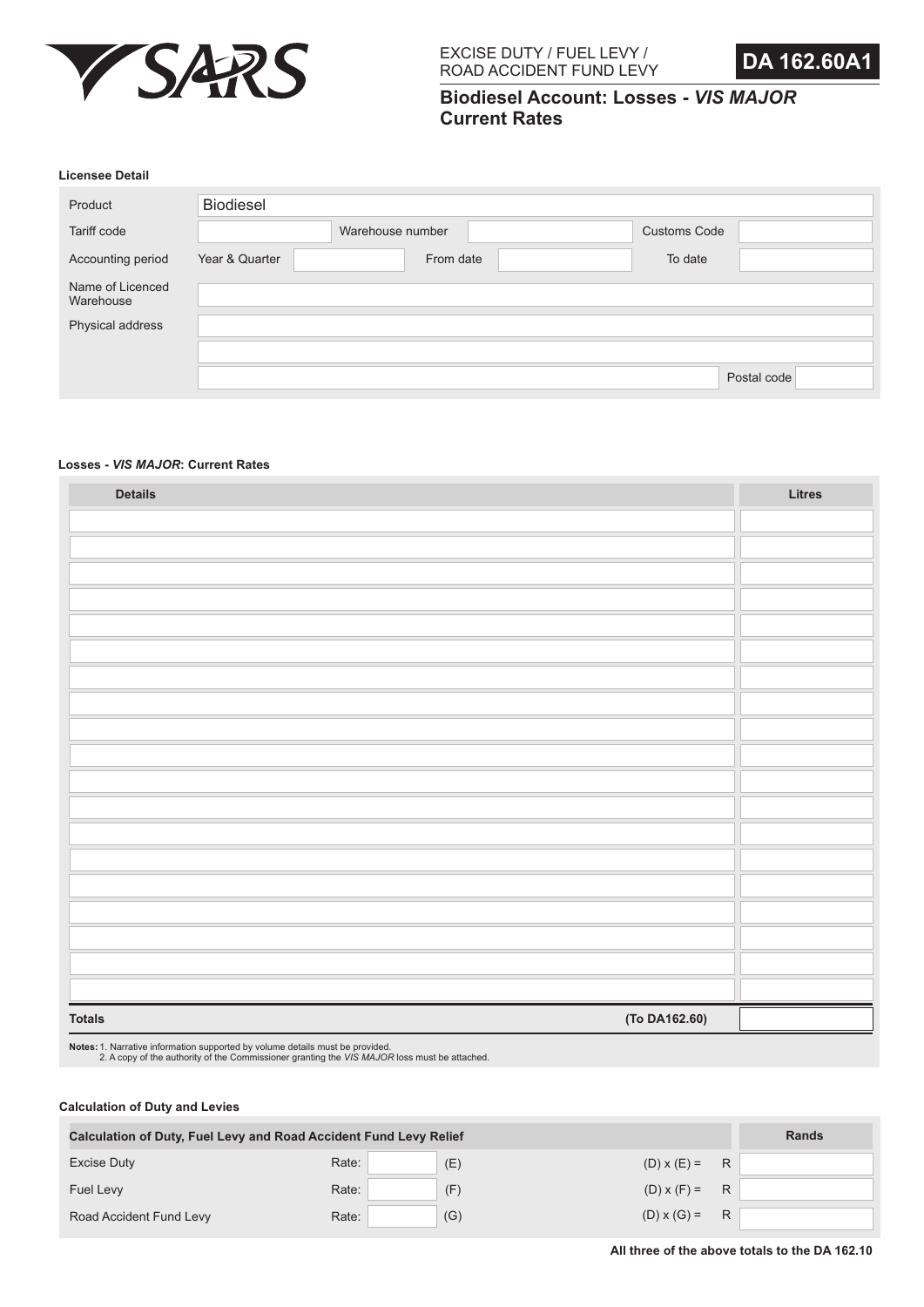



**Biodiesel Account: Losses -** *VIS MAJOR* **Current Rates - 1**

#### **Licensee Detail**

| Product                       | <b>Biodiesel</b> |                  |                     |             |
|-------------------------------|------------------|------------------|---------------------|-------------|
| Tariff code                   |                  | Warehouse number | <b>Customs Code</b> |             |
| Accounting period             | Year & Quarter   | From date        | To date             |             |
| Name of Licenced<br>Warehouse |                  |                  |                     |             |
| Physical address              |                  |                  |                     |             |
|                               |                  |                  |                     |             |
|                               |                  |                  |                     | Postal code |

#### **Losses -** *VIS MAJOR***: Current Rates - 1**

| <b>Details</b>                 | Litres |
|--------------------------------|--------|
|                                |        |
|                                |        |
|                                |        |
|                                |        |
|                                |        |
|                                |        |
|                                |        |
|                                |        |
|                                |        |
|                                |        |
|                                |        |
|                                |        |
|                                |        |
|                                |        |
|                                |        |
|                                |        |
|                                |        |
|                                |        |
|                                |        |
| (To DA162.60)<br><b>Totals</b> |        |

**Notes:** 1. Narrative information supported by volume details must be provided. 2. A copy of the authority of the Commissioner granting the *VIS MAJOR* loss must be attached.

| <b>Calculation of Duty, Fuel Levy and Road Accident Fund Levy Relief</b> |       | <b>Rands</b> |                      |   |  |
|--------------------------------------------------------------------------|-------|--------------|----------------------|---|--|
| <b>Excise Duty</b>                                                       | Rate: | (E)          | $(D) \times (E) =$   | R |  |
| <b>Fuel Levy</b>                                                         | Rate: | (F)          | $(D) \times (F) = R$ |   |  |
| Road Accident Fund Levy                                                  | Rate: | (G)          | $(D) \times (G) =$   | R |  |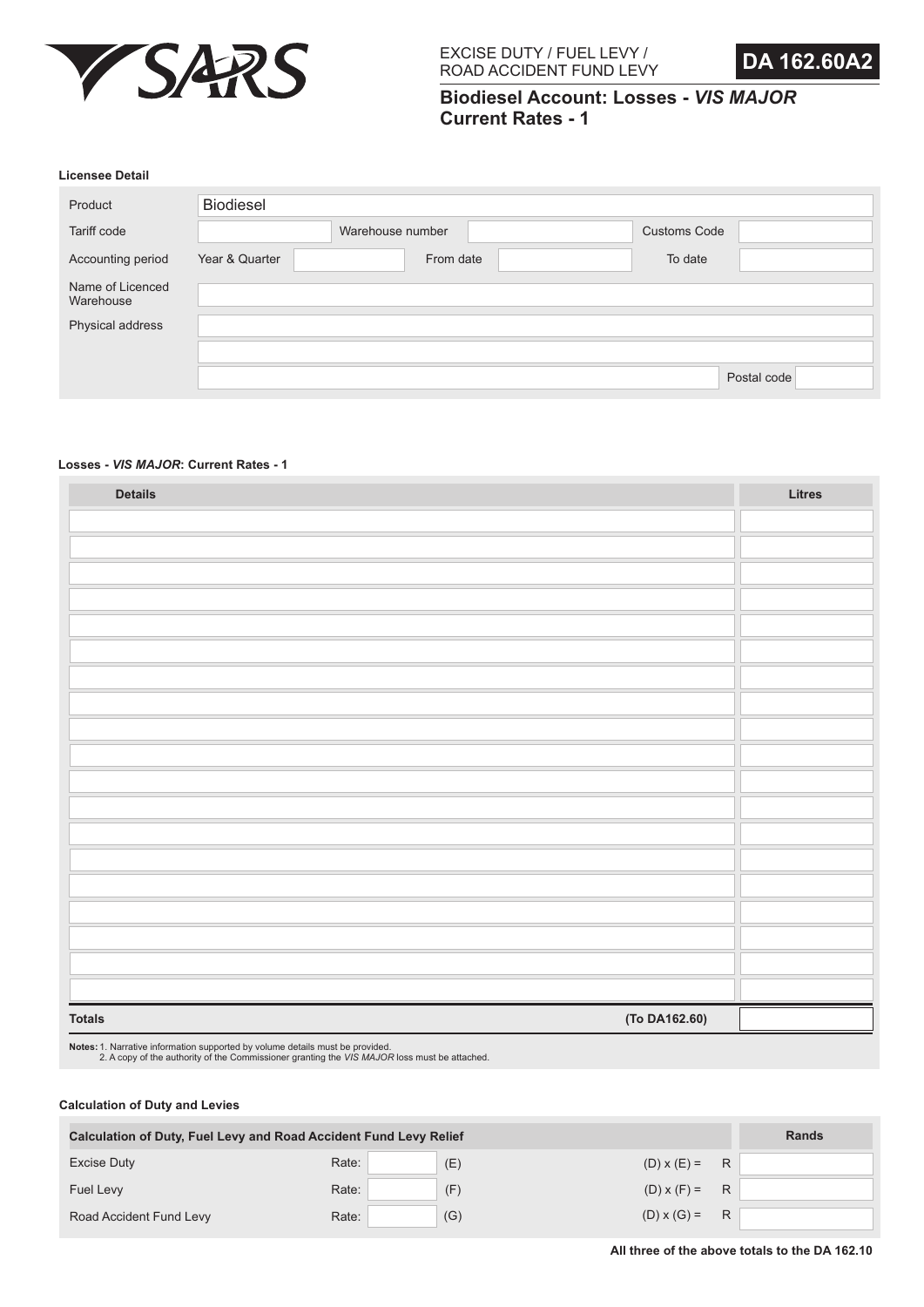



**Biodiesel Account: Losses -** *VIS MAJOR* **Current Rates - 2**

#### **Licensee Detail**

| Product                       | <b>Biodiesel</b> |                  |                     |             |
|-------------------------------|------------------|------------------|---------------------|-------------|
| Tariff code                   |                  | Warehouse number | <b>Customs Code</b> |             |
| Accounting period             | Year & Quarter   | From date        | To date             |             |
| Name of Licenced<br>Warehouse |                  |                  |                     |             |
| Physical address              |                  |                  |                     |             |
|                               |                  |                  |                     |             |
|                               |                  |                  |                     | Postal code |

#### **Losses -** *VIS MAJOR***: Current Rates - 2**

| <b>Details</b>                 | Litres |
|--------------------------------|--------|
|                                |        |
|                                |        |
|                                |        |
|                                |        |
|                                |        |
|                                |        |
|                                |        |
|                                |        |
|                                |        |
|                                |        |
|                                |        |
|                                |        |
|                                |        |
|                                |        |
|                                |        |
|                                |        |
|                                |        |
|                                |        |
|                                |        |
| (To DA162.60)<br><b>Totals</b> |        |

**Notes:** 1. Narrative information supported by volume details must be provided. 2. A copy of the authority of the Commissioner granting the *VIS MAJOR* loss must be attached.

| <b>Calculation of Duty, Fuel Levy and Road Accident Fund Levy Relief</b> | <b>Rands</b> |     |                    |   |  |
|--------------------------------------------------------------------------|--------------|-----|--------------------|---|--|
| Excise Duty                                                              | Rate:        | (E) | $(D) \times (E) =$ | R |  |
| Fuel Levy                                                                | Rate:        | (F) | $(D) \times (F) =$ | R |  |
| Road Accident Fund Levy                                                  | Rate:        | (G) | $(D) \times (G) =$ | R |  |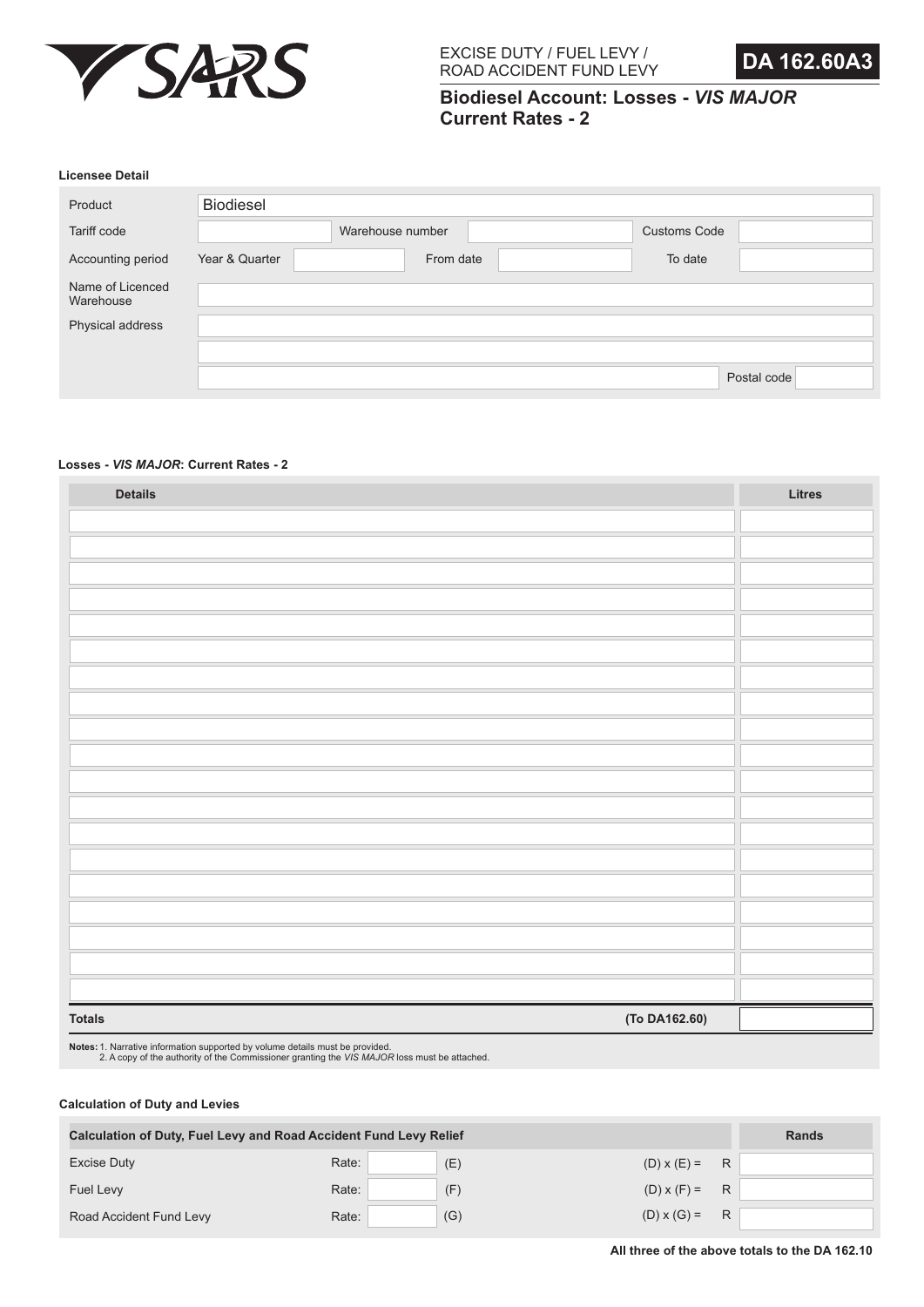



# **Biodiesel Account: Losses - Section 75(18)(d) or Section 75(18)(e) Current Rates**

#### **Licensee Detail**

| Product                       | <b>Biodiesel</b> |                  |           |                     |             |
|-------------------------------|------------------|------------------|-----------|---------------------|-------------|
| Tariff code                   |                  | Warehouse number |           | <b>Customs Code</b> |             |
| Accounting period             | Year & Quarter   |                  | From date | To date             |             |
| Name of Licenced<br>Warehouse |                  |                  |           |                     |             |
| Physical address              |                  |                  |           |                     |             |
|                               |                  |                  |           |                     |             |
|                               |                  |                  |           |                     | Postal code |

#### **Losses - Section 75(18)(d) or Section 75(18)(e)**

| <b>Current Rates</b>                                   |                       | <b>Litres</b> |
|--------------------------------------------------------|-----------------------|---------------|
| Total current rate removals outwards from the refinery | (A)                   |               |
| Biodiesel - 0,15% thereof                              | $(A) \times 0,0015 =$ |               |
| <b>Total</b>                                           | (B)<br>(To DA 162.60) |               |

#### **Calculation of Duty and Levies**

| <b>Calculation of Duty, Fuel Levy and Road Accident Fund Levy Relief</b> | <b>Rands</b> |     |                    |   |  |
|--------------------------------------------------------------------------|--------------|-----|--------------------|---|--|
| <b>Excise Duty</b>                                                       | Rate:        | (C) | $(B) \times (C) =$ | R |  |
| Fuel Levy                                                                | Rate:        | (D) | $(B) \times (D) =$ | R |  |
| Road Accident Fund Levy                                                  | Rate:        | (E) | $(B) x (E) =$      | R |  |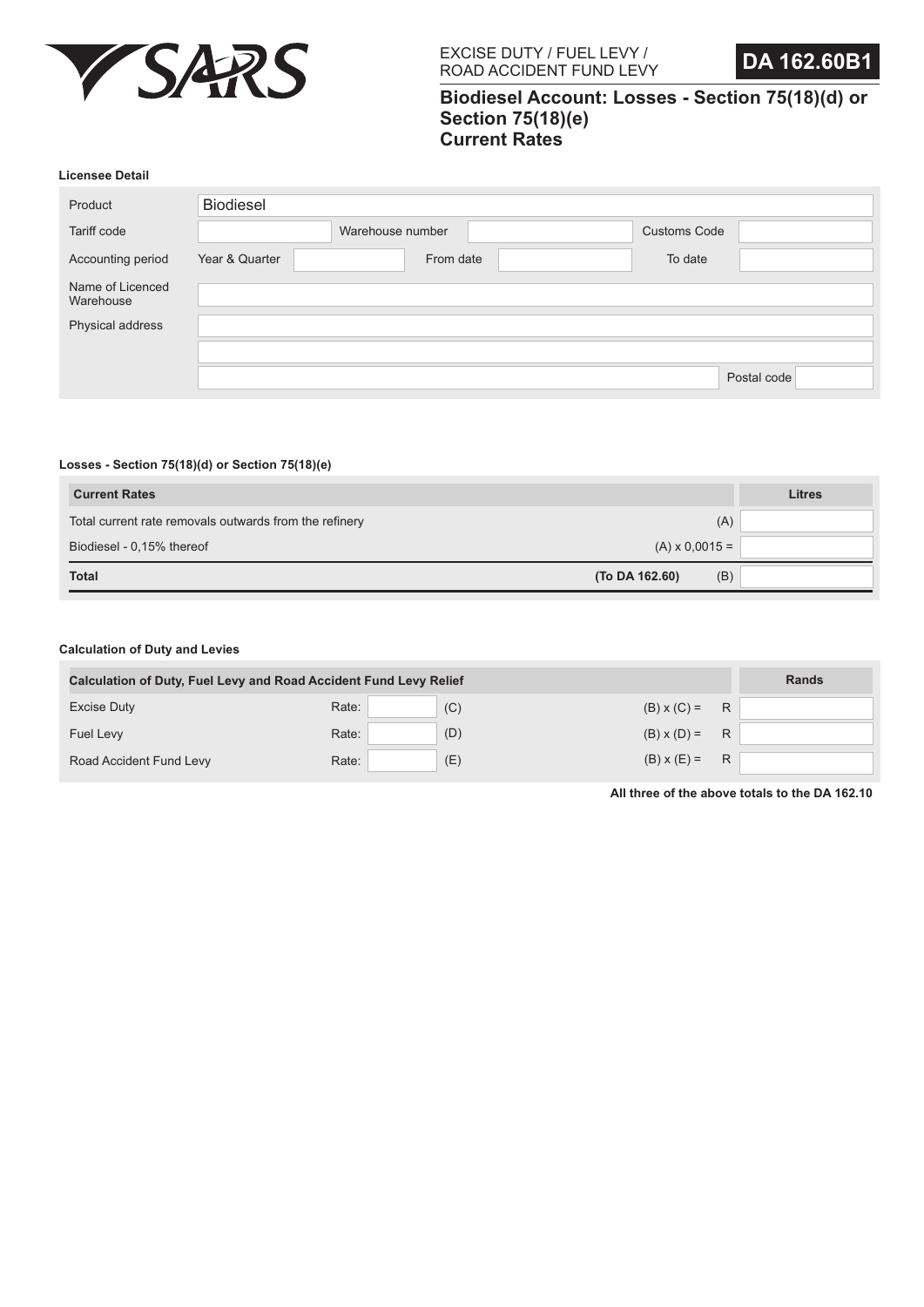



# **Biodiesel Account: Losses - Section 75(18)(d) or Section 75(18)(e) Current Rates - 1**

#### **Licensee Detail**

| Product                       | <b>Biodiesel</b> |                  |           |                     |             |
|-------------------------------|------------------|------------------|-----------|---------------------|-------------|
| Tariff code                   |                  | Warehouse number |           | <b>Customs Code</b> |             |
| Accounting period             | Year & Quarter   |                  | From date | To date             |             |
| Name of Licenced<br>Warehouse |                  |                  |           |                     |             |
| Physical address              |                  |                  |           |                     |             |
|                               |                  |                  |           |                     |             |
|                               |                  |                  |           |                     | Postal code |

#### **Losses - Section 75(18)(d) or Section 75(18)(e)**

| <b>Current Rates - 1 (April only)</b>                  |                       | Litres |
|--------------------------------------------------------|-----------------------|--------|
| Total current rate removals outwards from the refinery | (A)                   |        |
| Biodiesel - 0,15% thereof                              | $(A) \times 0,0015 =$ |        |
| <b>Total</b>                                           | (B)<br>(To DA 162.60) |        |

#### **Calculation of Duty and Levies**

| <b>Calculation of Duty, Fuel Levy and Road Accident Fund Levy Relief</b> | <b>Rands</b> |     |                    |   |  |
|--------------------------------------------------------------------------|--------------|-----|--------------------|---|--|
| <b>Excise Duty</b>                                                       | Rate:        | (C) | $(B) \times (C) =$ | R |  |
| <b>Fuel Levy</b>                                                         | Rate:        | (D) | $(B) \times (D) =$ | R |  |
| Road Accident Fund Levy                                                  | Rate:        | (E) | $(B) \times (E) =$ | R |  |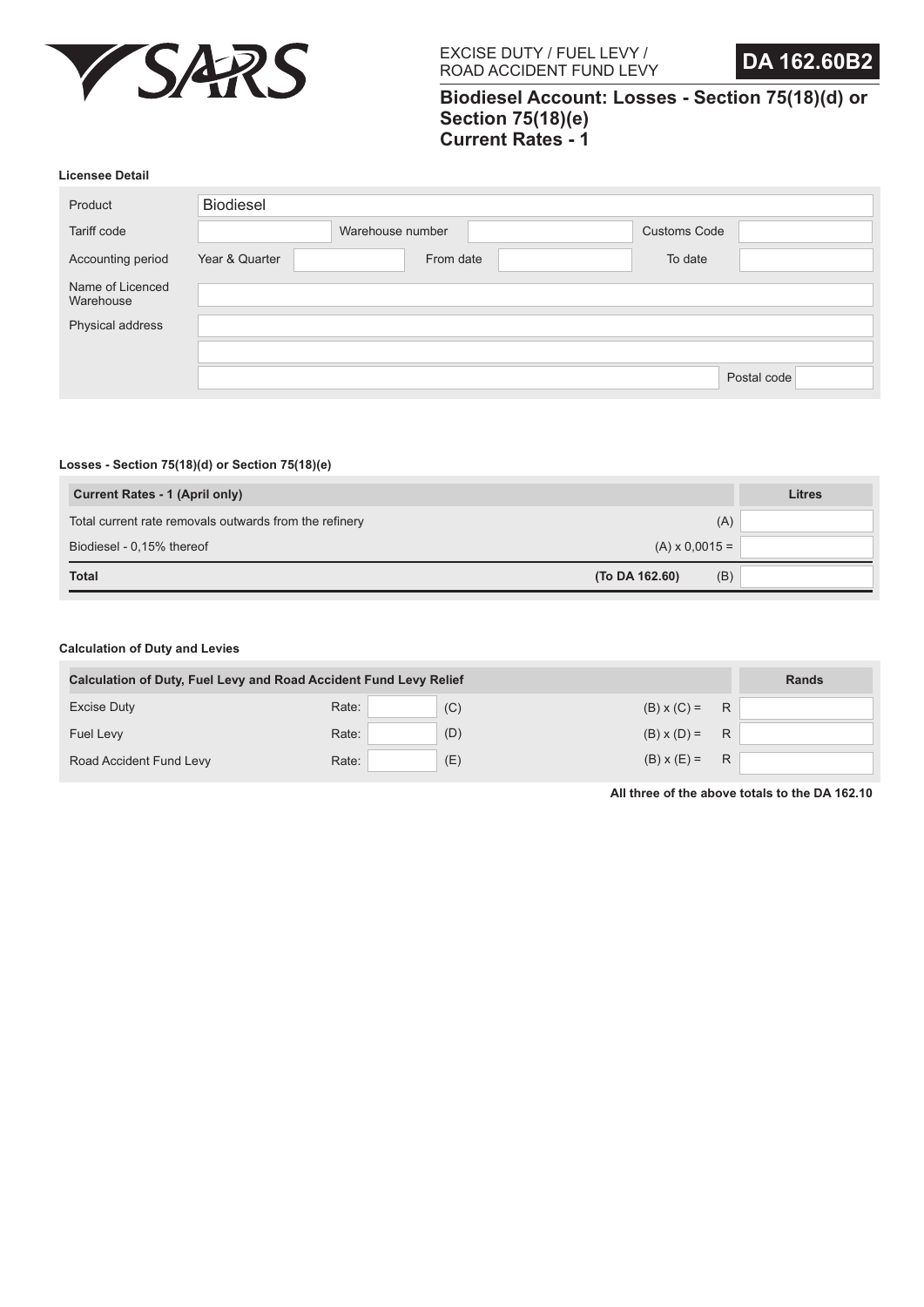

# **Biodiesel Account: Other Adjustments (Movements & Adjustments after Leaving Refinery Duty Paid)**

#### **Licensee Detail**

| Product                       | <b>Biodiesel</b> |                  |                     |             |
|-------------------------------|------------------|------------------|---------------------|-------------|
| Tariff code                   |                  | Warehouse number | <b>Customs Code</b> |             |
| Accounting period             | Year & Quarter   | From date        | To date             |             |
| Name of Licenced<br>Warehouse |                  |                  |                     |             |
| Physical address              |                  |                  |                     |             |
|                               |                  |                  |                     |             |
|                               |                  |                  |                     | Postal code |

#### **Other Adjustments**

| <b>Other Adjustments (Movements &amp; Adjustments after Leaving Refinery Duty Paid)</b> | <b>Litres</b> |  |
|-----------------------------------------------------------------------------------------|---------------|--|
| Current rates                                                                           | DA162,70A1    |  |
| Current rates - 1                                                                       | DA162.70A2    |  |
| Current rates - 2                                                                       | DA162.70A3    |  |
| <b>Total Litres</b>                                                                     | (To DA162)    |  |

## **Duty and Levies Relief**

| <b>Excise Duty</b>             |            | <b>Rands</b> |
|--------------------------------|------------|--------------|
| <b>Current rates</b>           | DA162.70A1 |              |
| Current rates - 1              | DA162.70A2 |              |
| Current rates - 2              | DA162.70A3 |              |
| Total                          | (To DA162) |              |
|                                |            |              |
| <b>Fuel Levy</b>               |            | Rands        |
| <b>Current rates</b>           | DA162.70A1 |              |
| Current rates - 1              | DA162.70A2 |              |
| Current rates - 2              | DA162.70A3 |              |
| <b>Total</b>                   | (To DA162) |              |
|                                |            |              |
| <b>Road Accident Fund Levy</b> |            | Rands        |
| <b>Current rates</b>           | DA162.70A1 |              |
| Current rates - 1              | DA162.70A2 |              |
| Current rates - 2              | DA162.70A3 |              |
| <b>Total</b>                   | (To DA162) |              |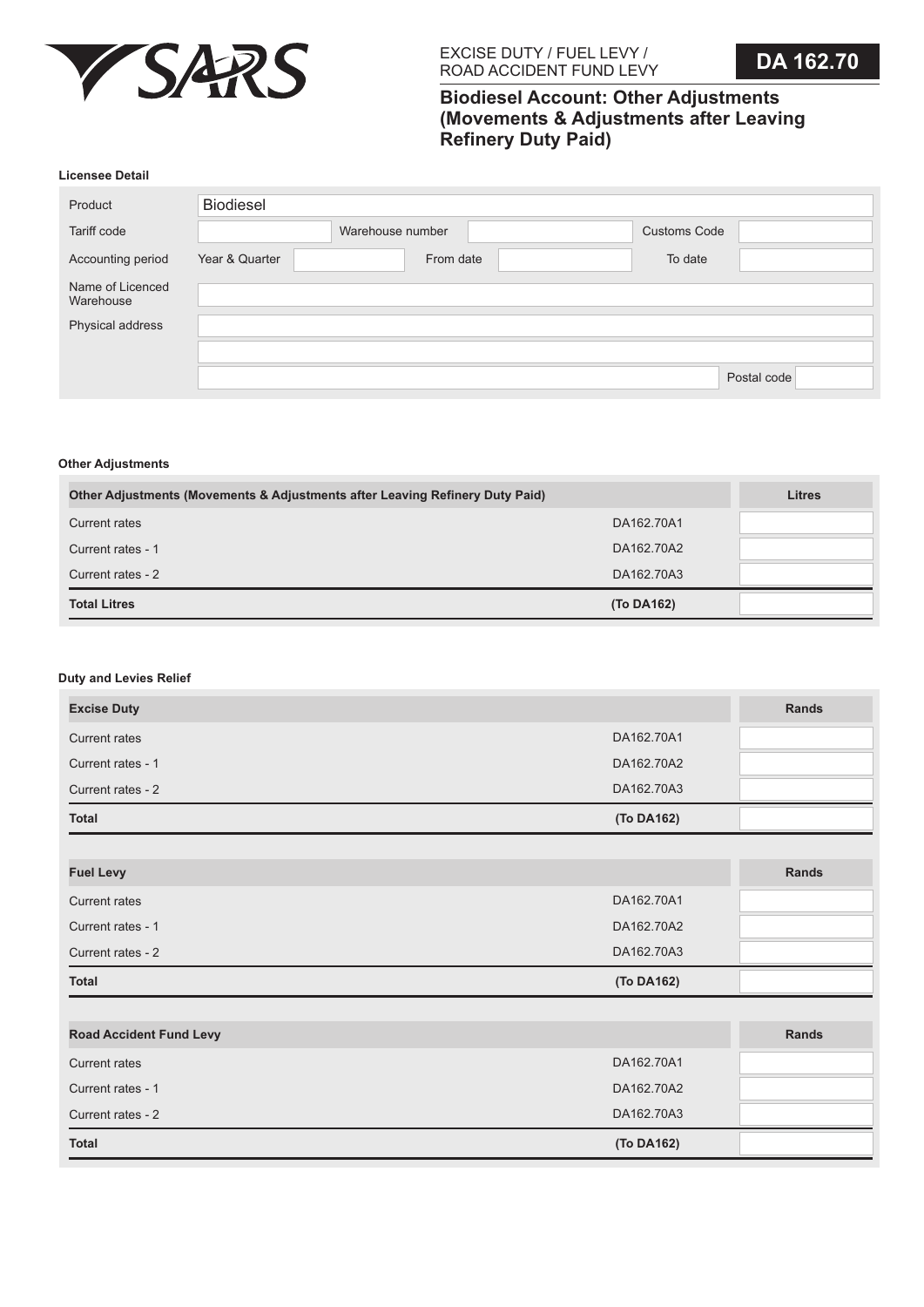



# **Biodiesel Account: Other Adjustments (Movements & Adjustments after Leaving Refinery Duty Paid) Current Rates**

#### **Licensee Detail**

| Product                       | <b>Biodiesel</b> |                  |                     |             |
|-------------------------------|------------------|------------------|---------------------|-------------|
| Tariff code                   |                  | Warehouse number | <b>Customs Code</b> |             |
| Accounting period             | Year & Quarter   | From date        | To date             |             |
| Name of Licenced<br>Warehouse |                  |                  |                     |             |
| Physical address              |                  |                  |                     |             |
|                               |                  |                  |                     |             |
|                               |                  |                  |                     | Postal code |

# **Other Adjustments (Movements & Adjustments after Leaving Refinery Duty Paid) - Current Rates**

| <b>Details</b>                         | Litres |
|----------------------------------------|--------|
|                                        |        |
|                                        |        |
|                                        |        |
|                                        |        |
|                                        |        |
|                                        |        |
|                                        |        |
|                                        |        |
|                                        |        |
|                                        |        |
|                                        |        |
|                                        |        |
|                                        |        |
|                                        |        |
|                                        |        |
|                                        |        |
|                                        |        |
|                                        |        |
|                                        |        |
| $(To DA162.70)$ $(A)$<br><b>Totals</b> |        |

Notes: 1. Duty increases are +ve.<br>2. Duty decreases are -ve.

| <b>Calculation of Duty, Fuel Levy and Road Accident Fund Levy Relief</b> |       |     |                    |   | <b>Rands</b> |
|--------------------------------------------------------------------------|-------|-----|--------------------|---|--------------|
| Excise Duty                                                              | Rate: | (C) | $(A) \times (C) =$ | R |              |
| Fuel Levy                                                                | Rate: | (D) | $(A) \times (D) =$ | R |              |
| Road Accident Fund Levy                                                  | Rate: | (E) | $(A) \times (E) =$ | R |              |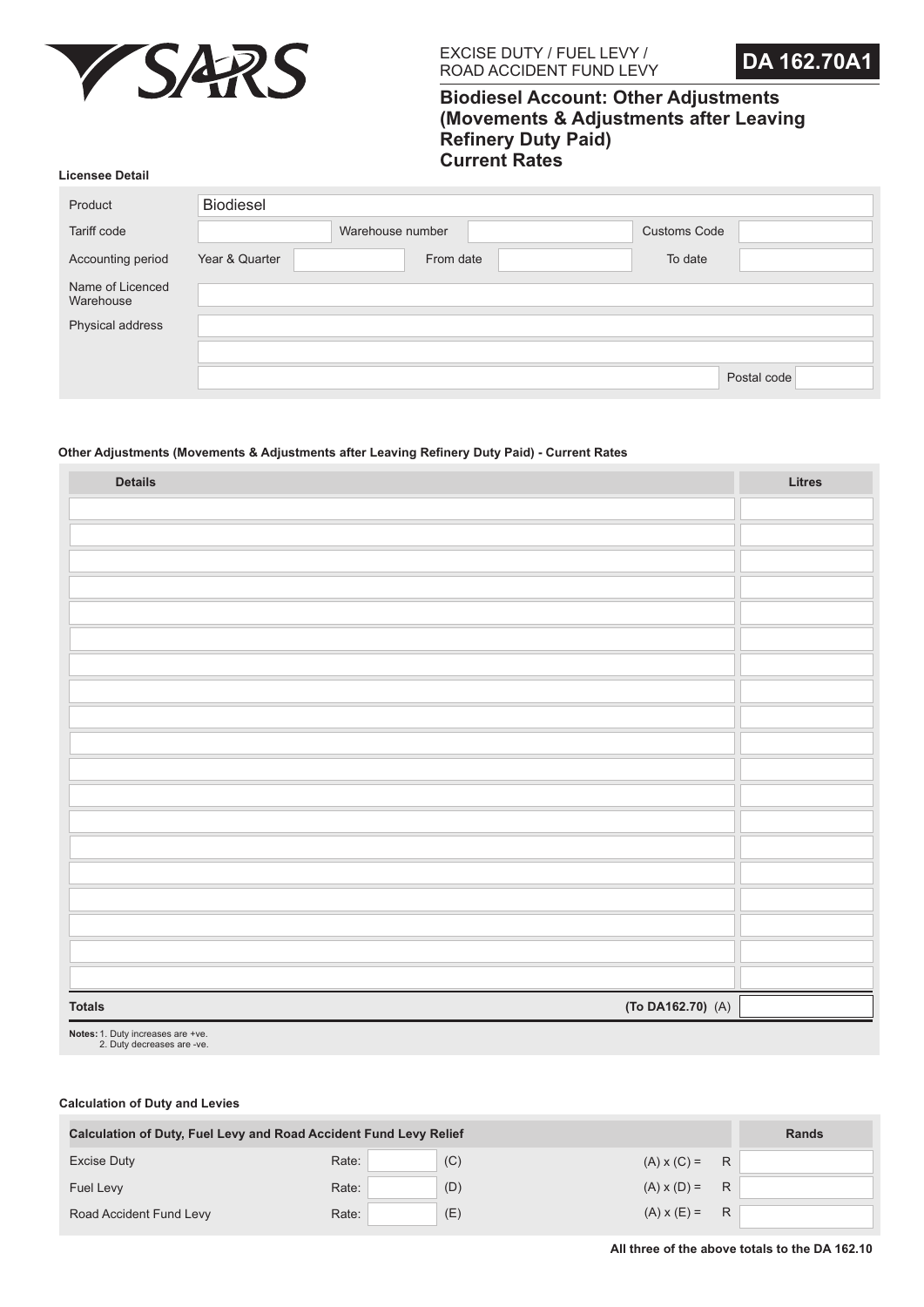



# **Biodiesel Account: Other Adjustments (Movements & Adjustments after Leaving Refinery Duty Paid) Current Rates - 1**

#### **Licensee Detail**

| Product                       | <b>Biodiesel</b> |                  |                     |             |
|-------------------------------|------------------|------------------|---------------------|-------------|
| Tariff code                   |                  | Warehouse number | <b>Customs Code</b> |             |
| Accounting period             | Year & Quarter   | From date        | To date             |             |
| Name of Licenced<br>Warehouse |                  |                  |                     |             |
| Physical address              |                  |                  |                     |             |
|                               |                  |                  |                     |             |
|                               |                  |                  |                     | Postal code |

# **Other Adjustments (Movements & Adjustments after Leaving Refinery Duty Paid) - Current Rates - 1**

| <b>Details</b>                         | Litres |
|----------------------------------------|--------|
|                                        |        |
|                                        |        |
|                                        |        |
|                                        |        |
|                                        |        |
|                                        |        |
|                                        |        |
|                                        |        |
|                                        |        |
|                                        |        |
|                                        |        |
|                                        |        |
|                                        |        |
|                                        |        |
|                                        |        |
|                                        |        |
|                                        |        |
|                                        |        |
|                                        |        |
| $(To DA162.70)$ $(A)$<br><b>Totals</b> |        |

Notes: 1. Duty increases are +ve.<br>2. Duty decreases are -ve.

| <b>Calculation of Duty, Fuel Levy and Road Accident Fund Levy Relief</b> |       |     |                    |   | <b>Rands</b> |
|--------------------------------------------------------------------------|-------|-----|--------------------|---|--------------|
| <b>Excise Duty</b>                                                       | Rate: | (C) | $(A) \times (C) =$ | R |              |
| <b>Fuel Levy</b>                                                         | Rate: | (D) | $(A) \times (D) =$ | R |              |
| Road Accident Fund Levy                                                  | Rate: | (E) | $(A) \times (E) =$ | R |              |